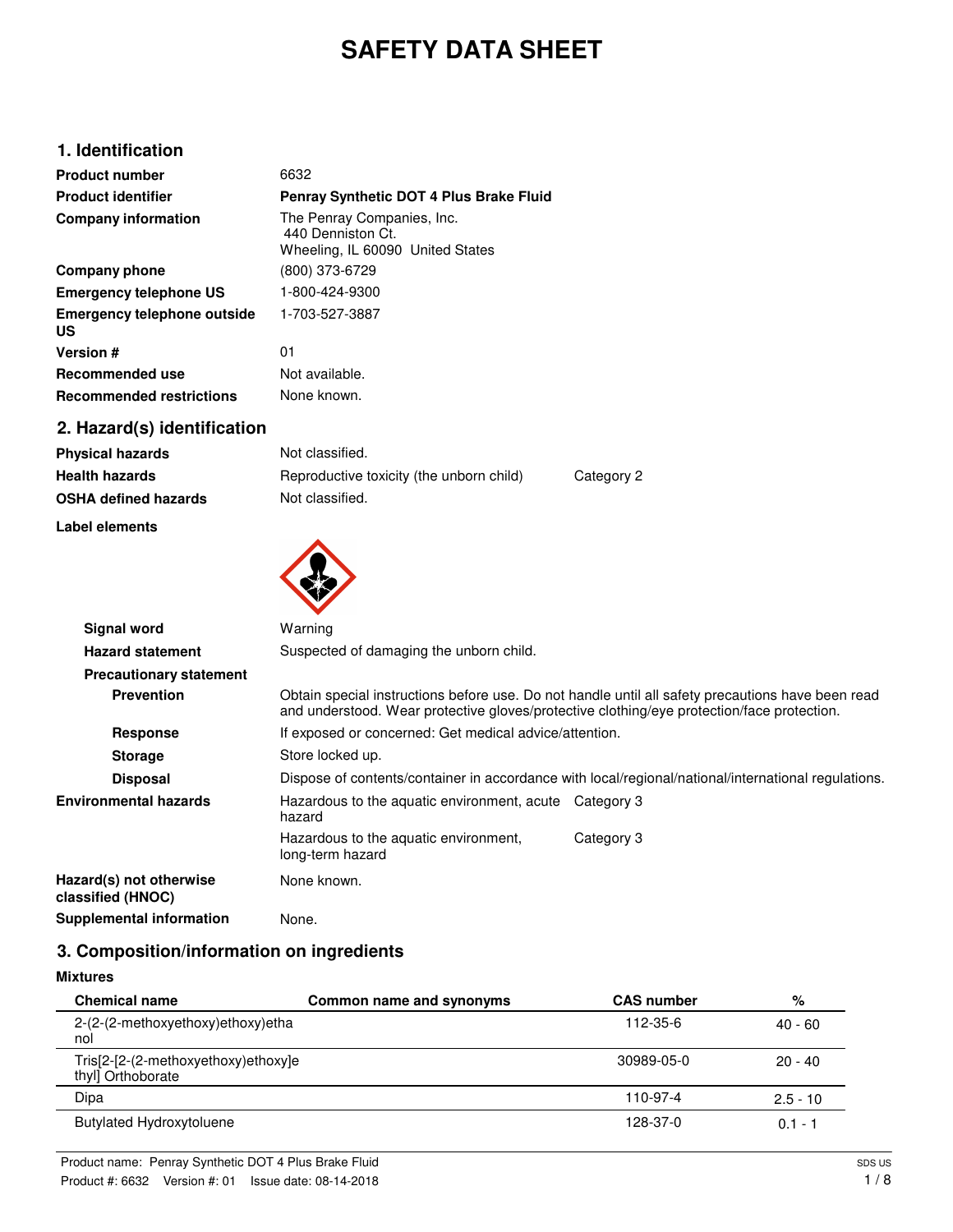| <b>Chemical name</b>                                                                | Common name and synonyms                                                                                                                                                                                                                                                                                                        | <b>CAS number</b> | %         |
|-------------------------------------------------------------------------------------|---------------------------------------------------------------------------------------------------------------------------------------------------------------------------------------------------------------------------------------------------------------------------------------------------------------------------------|-------------------|-----------|
| Diethylene Glycol Monomethyl<br>Ether                                               |                                                                                                                                                                                                                                                                                                                                 | $111 - 77 - 3$    | $0.1 - 1$ |
| Other components below reportable levels                                            |                                                                                                                                                                                                                                                                                                                                 |                   | $20 - 40$ |
|                                                                                     | *Designates that a specific chemical identity and/or percentage of composition has been withheld as a trade secret.                                                                                                                                                                                                             |                   |           |
| 4. First-aid measures                                                               |                                                                                                                                                                                                                                                                                                                                 |                   |           |
| <b>Inhalation</b>                                                                   | Move to fresh air. Call a physician if symptoms develop or persist.                                                                                                                                                                                                                                                             |                   |           |
| <b>Skin contact</b>                                                                 | Wash off with soap and water. Get medical attention if irritation develops and persists.                                                                                                                                                                                                                                        |                   |           |
| Eye contact                                                                         | Rinse with water. Get medical attention if irritation develops and persists.                                                                                                                                                                                                                                                    |                   |           |
| Ingestion                                                                           | Rinse mouth. Get medical attention if symptoms occur.                                                                                                                                                                                                                                                                           |                   |           |
| <b>Most important</b><br>symptoms/effects, acute and<br>delayed                     | Direct contact with eyes may cause temporary irritation.                                                                                                                                                                                                                                                                        |                   |           |
| <b>Indication of immediate</b><br>medical attention and special<br>treatment needed | Provide general supportive measures and treat symptomatically. Keep victim under observation.<br>Symptoms may be delayed.                                                                                                                                                                                                       |                   |           |
| <b>General information</b>                                                          | IF exposed or concerned: Get medical advice/attention. If you feel unwell, seek medical advice<br>(show the label where possible). Ensure that medical personnel are aware of the material(s)<br>involved, and take precautions to protect themselves. Show this safety data sheet to the doctor in<br>attendance.              |                   |           |
| 5. Fire-fighting measures                                                           |                                                                                                                                                                                                                                                                                                                                 |                   |           |
| Suitable extinguishing media                                                        | Alcohol resistant foam. Powder. Carbon dioxide (CO2).                                                                                                                                                                                                                                                                           |                   |           |
| <b>Unsuitable extinguishing</b><br>media                                            | Do not use water jet as an extinguisher, as this will spread the fire.                                                                                                                                                                                                                                                          |                   |           |
| Specific hazards arising from<br>the chemical                                       | During fire, gases hazardous to health may be formed.                                                                                                                                                                                                                                                                           |                   |           |
| Special protective equipment<br>and precautions for firefighters                    | Self-contained breathing apparatus and full protective clothing must be worn in case of fire.                                                                                                                                                                                                                                   |                   |           |
| <b>Fire fighting</b><br>equipment/instructions                                      | Move containers from fire area if you can do so without risk.                                                                                                                                                                                                                                                                   |                   |           |
| <b>Specific methods</b>                                                             | Use standard firefighting procedures and consider the hazards of other involved materials.                                                                                                                                                                                                                                      |                   |           |
| <b>General fire hazards</b>                                                         | No unusual fire or explosion hazards noted.                                                                                                                                                                                                                                                                                     |                   |           |
| 6. Accidental release measures                                                      |                                                                                                                                                                                                                                                                                                                                 |                   |           |
| Personal precautions,<br>protective equipment and<br>emergency procedures           | Keep unnecessary personnel away. Keep people away from and upwind of spill/leak. Wear<br>appropriate protective equipment and clothing during clean-up. Ensure adequate ventilation. Local<br>authorities should be advised if significant spillages cannot be contained. For personal protection,<br>see section 8 of the SDS. |                   |           |
| <b>Methods and materials for</b><br>containment and cleaning up                     | Use water spray to reduce vapors or divert vapor cloud drift. This product is miscible in water.<br>Prevent product from entering drains.                                                                                                                                                                                       |                   |           |
|                                                                                     | Large Spills: Stop the flow of material, if this is without risk. Dike the spilled material, where this is<br>possible. Cover with plastic sheet to prevent spreading. Absorb in vermiculite, dry sand or earth<br>and place into containers. Following product recovery, flush area with water.                                |                   |           |
|                                                                                     | Small Spills: Wipe up with absorbent material (e.g. cloth, fleece). Clean surface thoroughly to<br>remove residual contamination.                                                                                                                                                                                               |                   |           |
|                                                                                     | Never return spills to original containers for re-use. For waste disposal, see section 13 of the SDS.                                                                                                                                                                                                                           |                   |           |
| <b>Environmental precautions</b>                                                    | Avoid release to the environment. Inform appropriate managerial or supervisory personnel of all<br>environmental releases. Prevent further leakage or spillage if safe to do so. Avoid discharge into                                                                                                                           |                   |           |

# **7. Handling and storage**

| Precautions for safe handling | Obtain special instructions before use. Do not handle until all safety precautions have been read<br>and understood. Avoid prolonged exposure. Pregnant or breastfeeding women must not handle<br>this product. Should be handled in closed systems, if possible. Provide adequate ventilation. Wear<br>appropriate personal protective equipment. Avoid release to the environment. Observe good<br>industrial hygiene practices. |
|-------------------------------|------------------------------------------------------------------------------------------------------------------------------------------------------------------------------------------------------------------------------------------------------------------------------------------------------------------------------------------------------------------------------------------------------------------------------------|
|                               |                                                                                                                                                                                                                                                                                                                                                                                                                                    |

drains, water courses or onto the ground.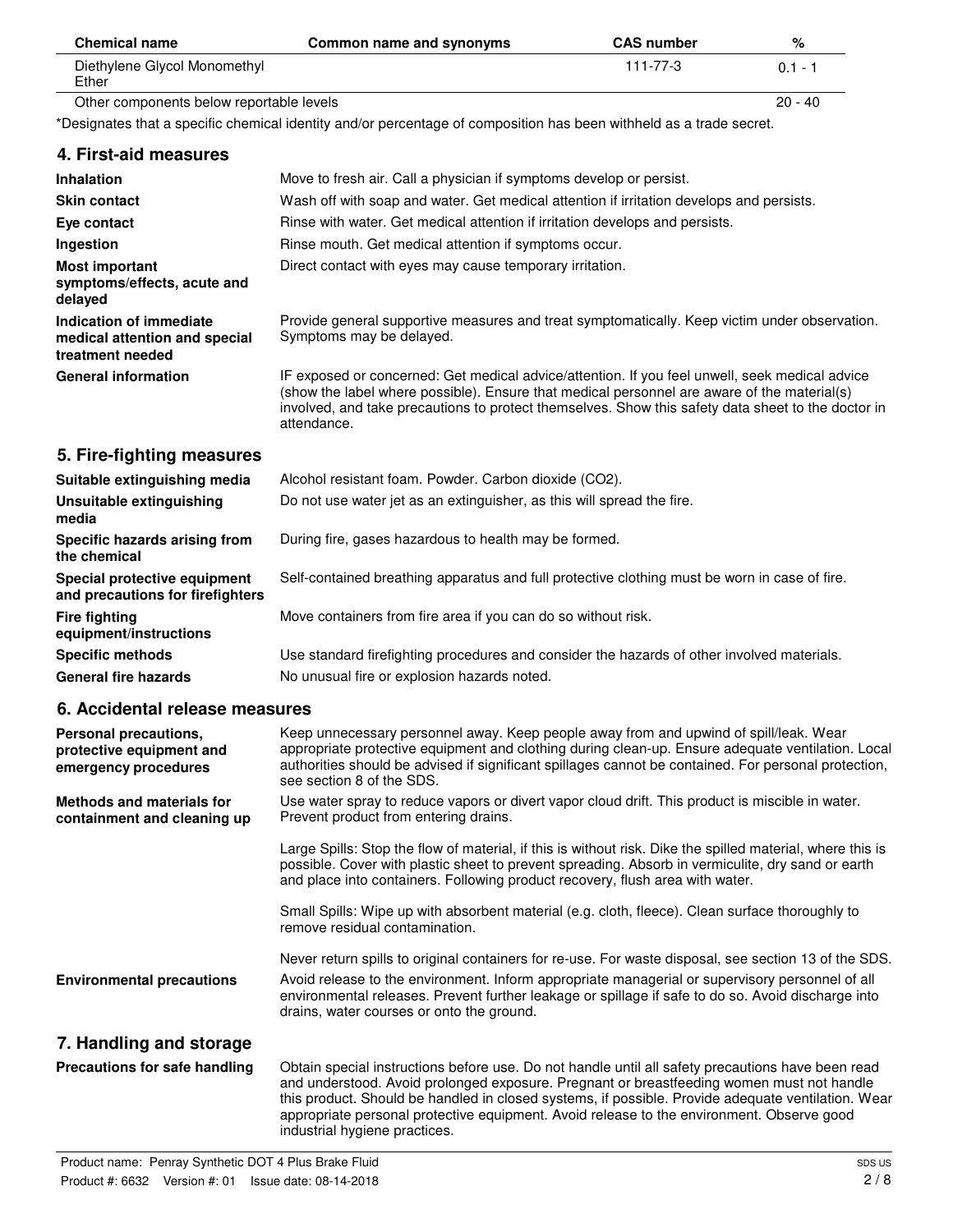### **8. Exposure controls/personal protection**

| <b>Occupational exposure limits</b>                              |                                                                                                                                                                                                                                                                                                                                                                                                        |              |                                  |
|------------------------------------------------------------------|--------------------------------------------------------------------------------------------------------------------------------------------------------------------------------------------------------------------------------------------------------------------------------------------------------------------------------------------------------------------------------------------------------|--------------|----------------------------------|
| <b>US. ACGIH Threshold Limit Values</b><br><b>Components</b>     | Type                                                                                                                                                                                                                                                                                                                                                                                                   | Value        | <b>Form</b>                      |
| <b>Butylated Hydroxytoluene</b><br>(CAS 128-37-0)                | <b>TWA</b>                                                                                                                                                                                                                                                                                                                                                                                             | $2$ mg/m $3$ | Inhalable fraction and<br>vapor. |
| US. NIOSH: Pocket Guide to Chemical Hazards<br><b>Components</b> | Type                                                                                                                                                                                                                                                                                                                                                                                                   | Value        |                                  |
| <b>Butylated Hydroxytoluene</b><br>(CAS 128-37-0)                | <b>TWA</b>                                                                                                                                                                                                                                                                                                                                                                                             | 10 mg/m3     |                                  |
| <b>Biological limit values</b>                                   | No biological exposure limits noted for the ingredient(s).                                                                                                                                                                                                                                                                                                                                             |              |                                  |
| Appropriate engineering<br>controls                              | Good general ventilation (typically 10 air changes per hour) should be used. Ventilation rates<br>should be matched to conditions. If applicable, use process enclosures, local exhaust ventilation,<br>or other engineering controls to maintain airborne levels below recommended exposure limits. If<br>exposure limits have not been established, maintain airborne levels to an acceptable level. |              |                                  |
|                                                                  | Individual protection measures, such as personal protective equipment                                                                                                                                                                                                                                                                                                                                  |              |                                  |
| Eye/face protection                                              | Chemical respirator with organic vapor cartridge and full facepiece.                                                                                                                                                                                                                                                                                                                                   |              |                                  |
| <b>Skin protection</b>                                           |                                                                                                                                                                                                                                                                                                                                                                                                        |              |                                  |
| <b>Hand protection</b>                                           | Wear appropriate chemical resistant gloves. Suitable gloves can be recommended by the glove<br>supplier.                                                                                                                                                                                                                                                                                               |              |                                  |
| <b>Other</b>                                                     | Use of an impervious apron is recommended.                                                                                                                                                                                                                                                                                                                                                             |              |                                  |
| <b>Respiratory protection</b>                                    | Chemical respirator with organic vapor cartridge and full facepiece.                                                                                                                                                                                                                                                                                                                                   |              |                                  |
| <b>Thermal hazards</b>                                           | Wear appropriate thermal protective clothing, when necessary.                                                                                                                                                                                                                                                                                                                                          |              |                                  |
| General hygiene<br>considerations                                | Observe any medical surveillance requirements. Always observe good personal hygiene<br>measures, such as washing after handling the material and before eating, drinking, and/or<br>smoking. Routinely wash work clothing and protective equipment to remove contaminants.                                                                                                                             |              |                                  |

# **9. Physical and chemical properties**

| Appearance                                                     |                                 |  |
|----------------------------------------------------------------|---------------------------------|--|
| <b>Physical state</b>                                          | Liquid.                         |  |
| Form                                                           | Liguid.                         |  |
| Color                                                          | Not available.                  |  |
| Odor                                                           | Not available.                  |  |
| <b>Odor threshold</b>                                          | Not available.                  |  |
| рH                                                             | 7.1 Supplier estimated          |  |
| Melting point/freezing point                                   | Not available.                  |  |
| Initial boiling point and boiling<br>range                     | 490.52 °F (254.73 °C) estimated |  |
| 138.0 Pensky-Martens Closed Cup Supplier<br><b>Flash point</b> |                                 |  |
| Not available.<br><b>Evaporation rate</b>                      |                                 |  |
| Flammability (solid, gas)                                      | Not applicable.                 |  |
| Upper/lower flammability or explosive limits                   |                                 |  |
| <b>Flammability limit - lower</b><br>(%)                       | Not available.                  |  |
| <b>Flammability limit - upper</b><br>(%)                       | Not available.                  |  |
| Explosive limit - lower (%)                                    | Not available.                  |  |
| Explosive limit - upper (%)                                    | Not available.                  |  |
| Vapor pressure                                                 | 0.004 psig $@70F$ estimated     |  |
| <b>Vapor density</b>                                           | Not available.                  |  |
| <b>Relative density</b>                                        | Not available.                  |  |
|                                                                |                                 |  |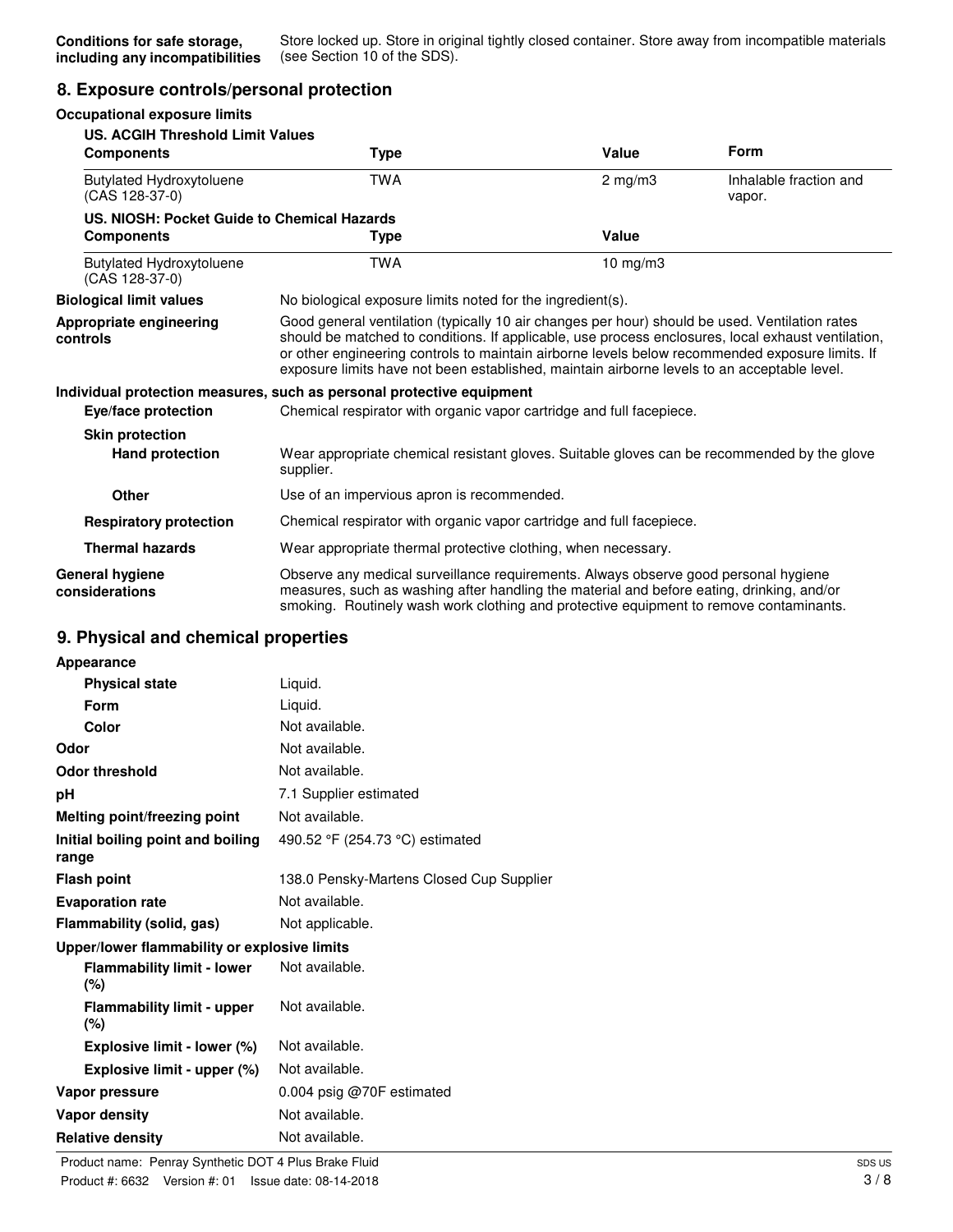| Solubility(ies)<br>Solubility (water)             | 100 % Supplier estimated   |
|---------------------------------------------------|----------------------------|
| <b>Partition coefficient</b><br>(n-octanol/water) | Not available.             |
| <b>Auto-ignition temperature</b>                  | Not available.             |
| <b>Decomposition temperature</b>                  | Not available.             |
| Viscosity                                         | Not available.             |
| <b>Other information</b>                          |                            |
| <b>Explosive properties</b>                       | Not explosive.             |
| <b>Flammability class</b>                         | Combustible IIIB estimated |
| <b>Oxidizing properties</b>                       | Not oxidizing.             |
| Percent volatile                                  | 1.09 % estimated           |
| <b>Specific gravity</b>                           | 1.05 Supplier estimated    |
| VOC (Weight %)                                    | 1.09 % estimated           |

# **10. Stability and reactivity**

| <b>Reactivity</b>                            | The product is stable and non-reactive under normal conditions of use, storage and transport. |
|----------------------------------------------|-----------------------------------------------------------------------------------------------|
| <b>Chemical stability</b>                    | Material is stable under normal conditions.                                                   |
| <b>Possibility of hazardous</b><br>reactions | No dangerous reaction known under conditions of normal use.                                   |
| <b>Conditions to avoid</b>                   | Contact with incompatible materials.                                                          |
| Incompatible materials                       | Strong oxidizing agents.                                                                      |
| <b>Hazardous decomposition</b><br>products   | No hazardous decomposition products are known.                                                |

# **11. Toxicological information**

#### **Information on likely routes of exposure**

| <b>Inhalation</b>                                                                  | Prolonged inhalation may be harmful.                     |
|------------------------------------------------------------------------------------|----------------------------------------------------------|
| <b>Skin contact</b>                                                                | No adverse effects due to skin contact are expected.     |
| Eye contact                                                                        | Direct contact with eyes may cause temporary irritation. |
| Ingestion                                                                          | Expected to be a low ingestion hazard.                   |
| Symptoms related to the<br>physical, chemical and<br>toxicological characteristics | Direct contact with eyes may cause temporary irritation. |

#### **Information on toxicological effects**

#### **Acute toxicity**

| <b>Components</b>                       | <b>Species</b>                                      | <b>Test Results</b>           |
|-----------------------------------------|-----------------------------------------------------|-------------------------------|
|                                         | 2-(2-(2-methoxyethoxy)ethoxy)ethanol (CAS 112-35-6) |                               |
| <b>Acute</b>                            |                                                     |                               |
| <b>Dermal</b>                           |                                                     |                               |
| LD50                                    | Rabbit                                              | 7.1 mg/kg, 24 Hours           |
|                                         | Rat                                                 | > 2000 mg/kg, 24 Hours        |
| Oral                                    |                                                     |                               |
| LD100                                   | Rat                                                 | 10 ml/kg                      |
| LD50                                    | Rat                                                 | $> 5000$ mg/kg                |
|                                         |                                                     | 11.3 ml/kg                    |
| Butylated Hydroxytoluene (CAS 128-37-0) |                                                     |                               |
| <b>Acute</b>                            |                                                     |                               |
| <b>Dermal</b>                           |                                                     |                               |
| LD50                                    | Rat                                                 | $>$ 2000 mg/kg                |
|                                         |                                                     | $>$ 2000 mg/kg, 4 wk (3 x/wk) |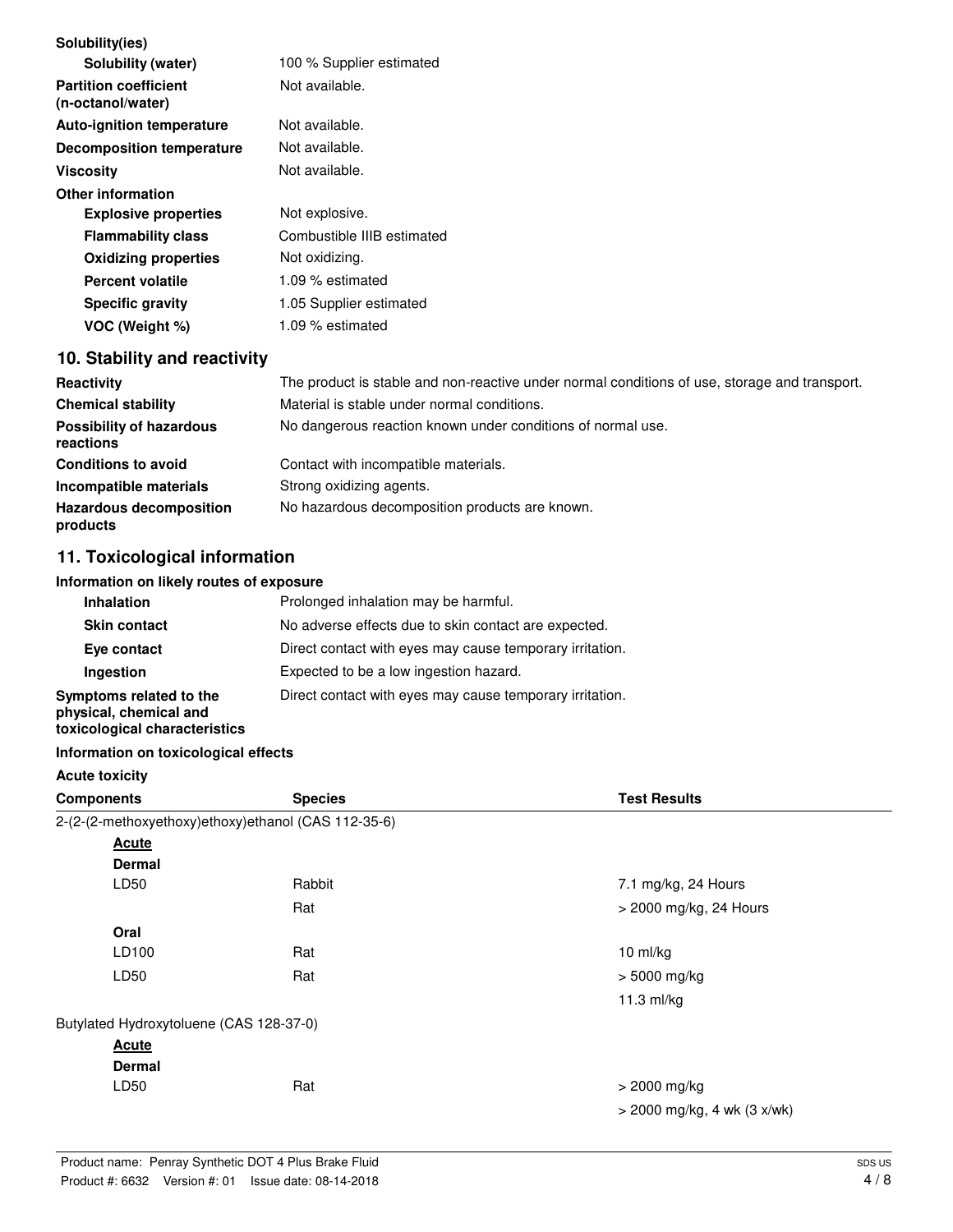| <b>Components</b>                                     | <b>Species</b>                                                                                                      | <b>Test Results</b>                                 |
|-------------------------------------------------------|---------------------------------------------------------------------------------------------------------------------|-----------------------------------------------------|
| Oral                                                  |                                                                                                                     |                                                     |
| LD50                                                  | Mouse                                                                                                               | 2000 mg/kg                                          |
|                                                       | Rat                                                                                                                 | > 2930 mg/kg                                        |
| Diethylene Glycol Monomethyl Ether (CAS 111-77-3)     |                                                                                                                     |                                                     |
| <b>Acute</b>                                          |                                                                                                                     |                                                     |
| <b>Dermal</b>                                         |                                                                                                                     |                                                     |
| LD50                                                  | Guinea pig                                                                                                          | 8000 mg/kg, Days                                    |
|                                                       | Rabbit                                                                                                              | 9404 mg/kg, 24 Hours                                |
|                                                       |                                                                                                                     | 8980 ml/kg                                          |
| Oral                                                  |                                                                                                                     |                                                     |
| LD100                                                 | Rabbit                                                                                                              | 10000 mg/kg                                         |
| LD50                                                  | Cat                                                                                                                 | > 4080 mg/kg                                        |
|                                                       | Guinea pig                                                                                                          | 4160 mg/kg                                          |
|                                                       | Mouse                                                                                                               | 7128 mg/kg                                          |
|                                                       | Rabbit                                                                                                              | > 4000 mg/kg                                        |
|                                                       | Rat                                                                                                                 | 7128 mg/kg                                          |
|                                                       |                                                                                                                     | 6700 ml/kg                                          |
| Dipa (CAS 110-97-4)                                   |                                                                                                                     |                                                     |
| <b>Acute</b>                                          |                                                                                                                     |                                                     |
| <b>Dermal</b>                                         |                                                                                                                     |                                                     |
| LD50                                                  | Rabbit                                                                                                              | 8000 mg/kg, 24 Hours                                |
| Oral                                                  |                                                                                                                     |                                                     |
| LD50                                                  | Rat                                                                                                                 | > 2000 mg/kg                                        |
|                                                       | Tris[2-[2-(2-methoxyethoxy)ethoxy]ethyl] Orthoborate (CAS 30989-05-0)                                               |                                                     |
| <b>Acute</b>                                          |                                                                                                                     |                                                     |
| <b>Dermal</b>                                         |                                                                                                                     |                                                     |
| LD50                                                  | Rat                                                                                                                 | > 340 mg/kg, 24 Hours                               |
| Oral                                                  |                                                                                                                     |                                                     |
| LD50                                                  | Rat                                                                                                                 | > 850 mg/kg                                         |
|                                                       | * Estimates for product may be based on additional component data not shown.                                        |                                                     |
| <b>Skin corrosion/irritation</b>                      | Prolonged skin contact may cause temporary irritation.                                                              |                                                     |
| Serious eye damage/eye<br>irritation                  | Direct contact with eyes may cause temporary irritation.                                                            |                                                     |
| Respiratory or skin sensitization                     |                                                                                                                     |                                                     |
| <b>Respiratory sensitization</b>                      | Not a respiratory sensitizer.                                                                                       |                                                     |
| <b>Skin sensitization</b>                             | This product is not expected to cause skin sensitization.                                                           |                                                     |
| Germ cell mutagenicity                                | No data available to indicate product or any components present at greater than 0.1% are<br>mutagenic or genotoxic. |                                                     |
| Carcinogenicity                                       | This product is not considered to be a carcinogen by IARC, ACGIH, NTP, or OSHA.                                     |                                                     |
|                                                       | IARC Monographs. Overall Evaluation of Carcinogenicity                                                              |                                                     |
| Butylated Hydroxytoluene (CAS 128-37-0)               | OSHA Specifically Regulated Substances (29 CFR 1910.1001-1050)                                                      | 3 Not classifiable as to carcinogenicity to humans. |
| Not regulated.                                        | US. National Toxicology Program (NTP) Report on Carcinogens                                                         |                                                     |
| Not listed.                                           |                                                                                                                     |                                                     |
| <b>Reproductive toxicity</b>                          | Suspected of damaging the unborn child.                                                                             |                                                     |
| Specific target organ toxicity -<br>single exposure   | Not classified.                                                                                                     |                                                     |
| Specific target organ toxicity -<br>repeated exposure | Not classified.                                                                                                     |                                                     |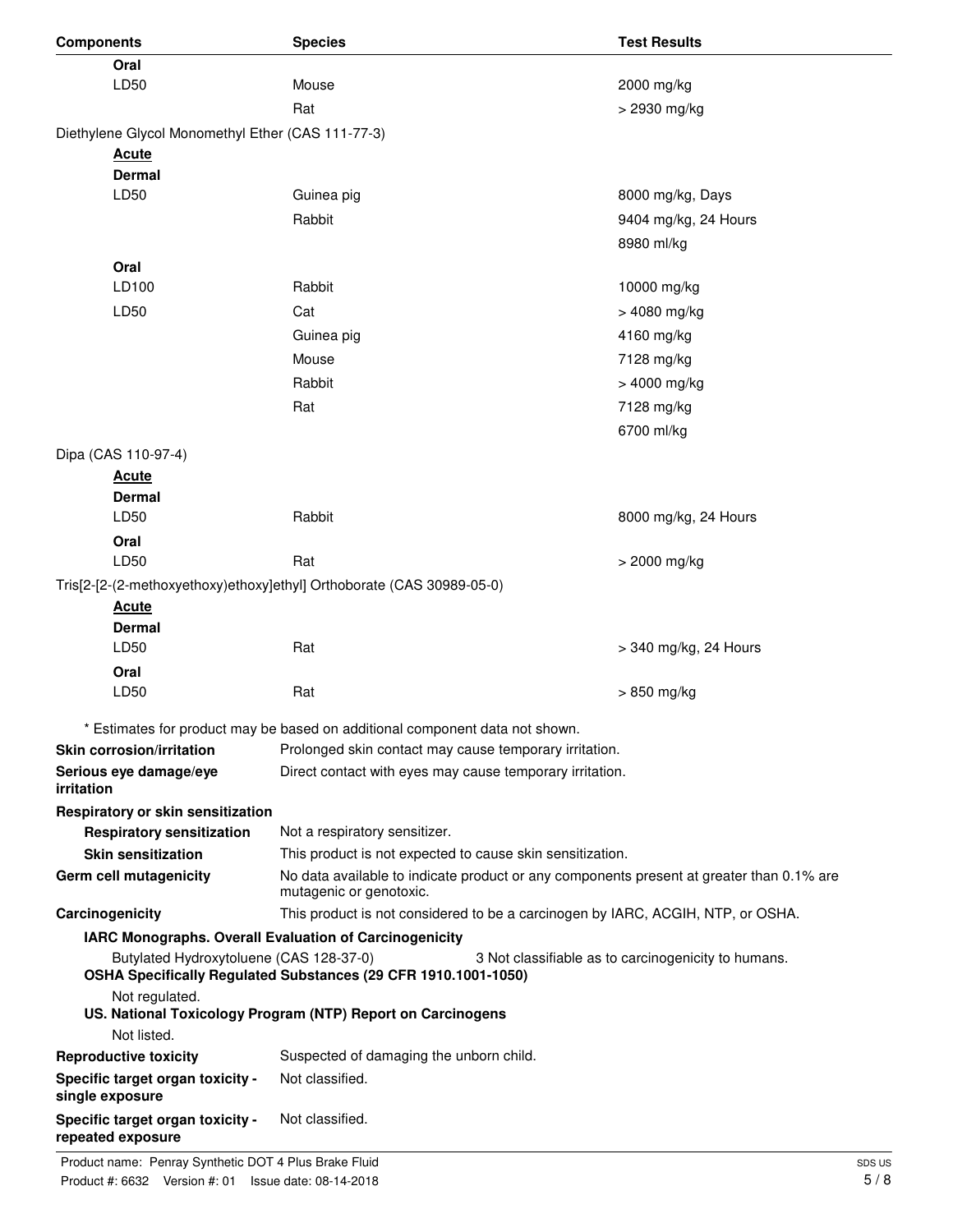| <b>Aspiration hazard</b> | Not an aspiration hazard.            |
|--------------------------|--------------------------------------|
| <b>Chronic effects</b>   | Prolonged inhalation may be harmful. |

# **12. Ecological information**

**Ecotoxicity Example 20** Harmful to aquatic life with long lasting effects.

| <b>Components</b>                                 |             | <b>Species</b>                 | <b>Test Results</b>     |
|---------------------------------------------------|-------------|--------------------------------|-------------------------|
| Butylated Hydroxytoluene (CAS 128-37-0)           |             |                                |                         |
| <b>Aquatic</b>                                    |             |                                |                         |
| Algae                                             | IC50        | Algae                          | 6 mg/L, 72 Hours        |
| Crustacea                                         | EC50        | Water flea (Daphnia pulex)     | 1.44 mg/l, 48 hours     |
| Diethylene Glycol Monomethyl Ether (CAS 111-77-3) |             |                                |                         |
| <b>Aquatic</b>                                    |             |                                |                         |
| Algae                                             | IC50        | Algae                          | 500.0001 mg/L, 72 Hours |
| Crustacea                                         | <b>EC50</b> | Daphnia                        | 500.0001 mg/L, 48 Hours |
| <b>Fish</b>                                       | LC50        | Bluegill (Lepomis macrochirus) | 7500 mg/l, 96 hours     |

\* Estimates for product may be based on additional component data not shown.

**Persistence and degradability** No data is available on the degradability of this product.

### **Bioaccumulative potential**

| Partition coefficient n-octanol / water (log Kow) |                                                                                                                                                                                            |  |
|---------------------------------------------------|--------------------------------------------------------------------------------------------------------------------------------------------------------------------------------------------|--|
| Dipa                                              | -0.82                                                                                                                                                                                      |  |
| Mobility in soil                                  | No data available.                                                                                                                                                                         |  |
| Other adverse effects                             | No other adverse environmental effects (e.g. ozone depletion, photochemical ozone creation<br>potential, endocrine disruption, global warming potential) are expected from this component. |  |

### **13. Disposal considerations**

| <b>Disposal instructions</b>             | Collect and reclaim or dispose in sealed containers at licensed waste disposal site. Do not allow<br>this material to drain into sewers/water supplies. Do not contaminate ponds, waterways or ditches<br>with chemical or used container. Dispose of contents/container in accordance with<br>local/regional/national/international regulations. |
|------------------------------------------|---------------------------------------------------------------------------------------------------------------------------------------------------------------------------------------------------------------------------------------------------------------------------------------------------------------------------------------------------|
| Local disposal regulations               | Dispose in accordance with all applicable regulations.                                                                                                                                                                                                                                                                                            |
| Hazardous waste code                     | The waste code should be assigned in discussion between the user, the producer and the waste<br>disposal company.                                                                                                                                                                                                                                 |
| Waste from residues / unused<br>products | Dispose of in accordance with local regulations. Empty containers or liners may retain some<br>product residues. This material and its container must be disposed of in a safe manner (see:<br>Disposal instructions).                                                                                                                            |
| <b>Contaminated packaging</b>            | Since emptied containers may retain product residue, follow label warnings even after container is<br>emptied. Empty containers should be taken to an approved waste handling site for recycling or<br>disposal.                                                                                                                                  |

### **14. Transport information**

### **DOT**

Not regulated as dangerous goods.

**IATA**

Not regulated as dangerous goods.

### **IMDG**

Not regulated as dangerous goods.

**Transport in bulk according to** Not established. **Annex II of MARPOL 73/78 and the IBC Code**

# **15. Regulatory information**

**US federal regulations**

This product is a "Hazardous Chemical" as defined by the OSHA Hazard Communication Standard, 29 CFR 1910.1200.

**TSCA Section 12(b) Export Notification (40 CFR 707, Subpt. D)**

Not regulated.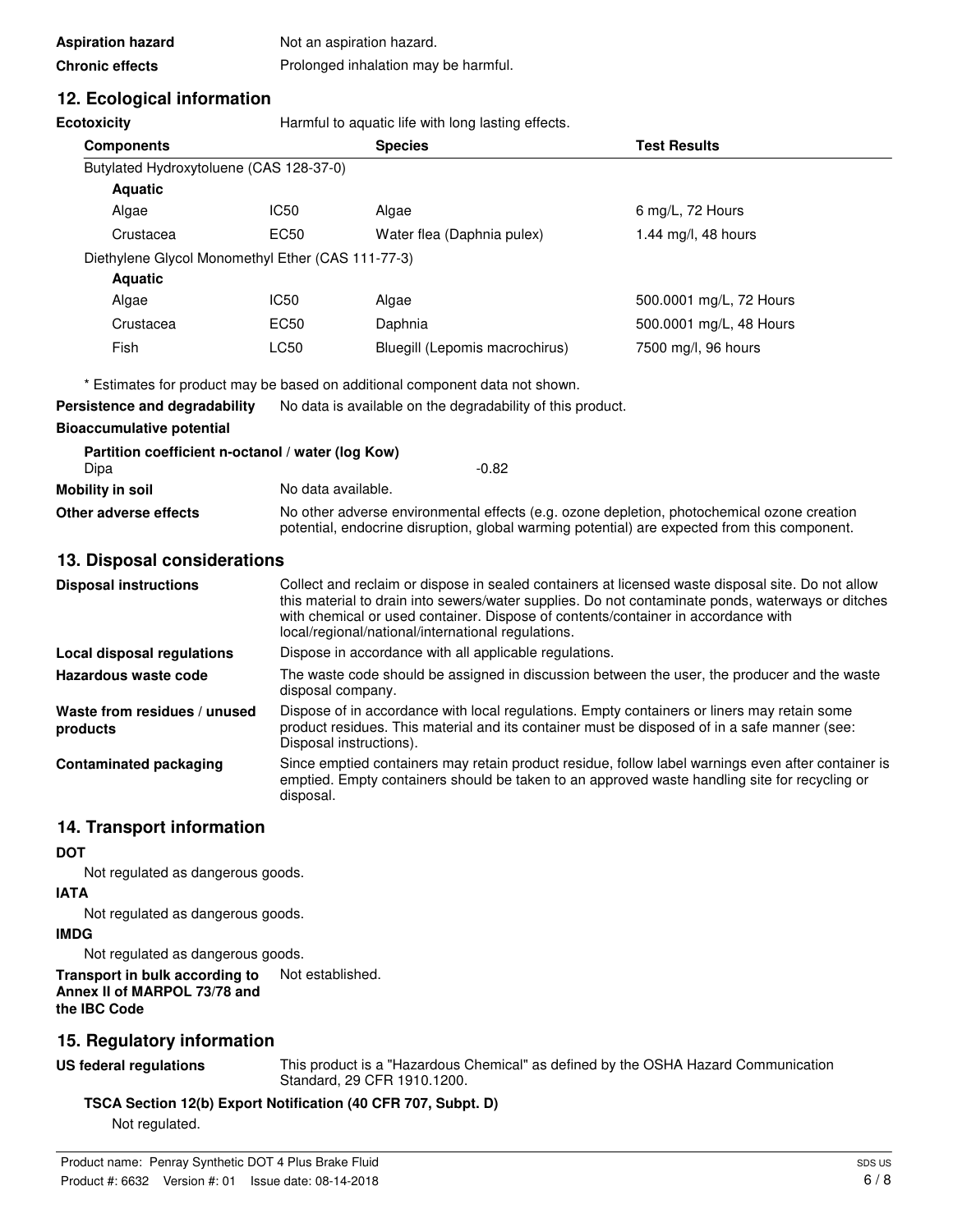| <b>CERCLA Hazardous Substance List (40 CFR 302.4)</b>         |                                                                                                                                                      |                        |
|---------------------------------------------------------------|------------------------------------------------------------------------------------------------------------------------------------------------------|------------------------|
| Not listed.<br><b>SARA 304 Emergency release notification</b> |                                                                                                                                                      |                        |
| Not regulated.                                                |                                                                                                                                                      |                        |
|                                                               | OSHA Specifically Regulated Substances (29 CFR 1910.1001-1050)                                                                                       |                        |
| Not regulated.                                                |                                                                                                                                                      |                        |
|                                                               | Superfund Amendments and Reauthorization Act of 1986 (SARA)                                                                                          |                        |
| <b>Hazard categories</b>                                      | Immediate Hazard - No                                                                                                                                |                        |
|                                                               | Delayed Hazard - Yes<br>Fire Hazard - No                                                                                                             |                        |
|                                                               | Pressure Hazard - No                                                                                                                                 |                        |
|                                                               | Reactivity Hazard - No                                                                                                                               |                        |
| <b>SARA 302 Extremely hazardous substance</b><br>Not listed.  |                                                                                                                                                      |                        |
|                                                               | No.                                                                                                                                                  |                        |
| SARA 311/312 Hazardous<br>chemical                            |                                                                                                                                                      |                        |
| SARA 313 (TRI reporting)                                      |                                                                                                                                                      |                        |
| Not regulated.                                                |                                                                                                                                                      |                        |
| Other federal regulations                                     |                                                                                                                                                      |                        |
|                                                               | Clean Air Act (CAA) Section 112 Hazardous Air Pollutants (HAPs) List                                                                                 |                        |
| Not regulated.                                                |                                                                                                                                                      |                        |
|                                                               | Clean Air Act (CAA) Section 112(r) Accidental Release Prevention (40 CFR 68.130)                                                                     |                        |
| Not regulated.                                                |                                                                                                                                                      |                        |
| <b>Safe Drinking Water Act</b><br>(SDWA)                      | Not regulated.                                                                                                                                       |                        |
| US state regulations                                          |                                                                                                                                                      |                        |
|                                                               | US. California Controlled Substances. CA Department of Justice (California Health and Safety Code Section 11100)                                     |                        |
| Not listed.                                                   |                                                                                                                                                      |                        |
| US. Massachusetts RTK - Substance List                        |                                                                                                                                                      |                        |
| Butylated Hydroxytoluene (CAS 128-37-0)                       |                                                                                                                                                      |                        |
| Dipa (CAS 110-97-4)                                           | Diethylene Glycol Monomethyl Ether (CAS 111-77-3)                                                                                                    |                        |
|                                                               | US. New Jersey Worker and Community Right-to-Know Act                                                                                                |                        |
| Butylated Hydroxytoluene (CAS 128-37-0)                       |                                                                                                                                                      |                        |
|                                                               | US. Pennsylvania Worker and Community Right-to-Know Law                                                                                              |                        |
| Butylated Hydroxytoluene (CAS 128-37-0)                       | Diethylene Glycol Monomethyl Ether (CAS 111-77-3)                                                                                                    |                        |
| Dipa (CAS 110-97-4)                                           |                                                                                                                                                      |                        |
| <b>US. Rhode Island RTK</b>                                   |                                                                                                                                                      |                        |
| Not regulated.                                                |                                                                                                                                                      |                        |
| US. California Proposition 65                                 | WARNING: This product contains a chemical known to the State of California to cause birth defects or other reproductive                              |                        |
| harm.                                                         |                                                                                                                                                      |                        |
|                                                               | US - California Proposition 65 - CRT: Listed date/Developmental toxin                                                                                |                        |
|                                                               | Ethylene Glycol Monomethyl Ether (CAS 109-86-4) Listed: January 1, 1989<br>US - California Proposition 65 - CRT: Listed date/Male reproductive toxin |                        |
|                                                               | Ethylene Glycol Monomethyl Ether (CAS 109-86-4) Listed: January 1, 1989                                                                              |                        |
| <b>International Inventories</b>                              |                                                                                                                                                      |                        |
| Country(s) or region                                          | Inventory name                                                                                                                                       | On inventory (yes/no)* |
| Australia                                                     | Australian Inventory of Chemical Substances (AICS)                                                                                                   | No                     |
| Canada                                                        | Domestic Substances List (DSL)                                                                                                                       | Yes                    |
| Canada                                                        | Non-Domestic Substances List (NDSL)                                                                                                                  | No                     |
| China                                                         | Inventory of Existing Chemical Substances in China (IECSC)                                                                                           | Yes                    |
| Europe                                                        | European Inventory of Existing Commercial Chemical<br>Substances (EINECS)                                                                            | No                     |
| Europe                                                        | European List of Notified Chemical Substances (ELINCS)                                                                                               | No                     |